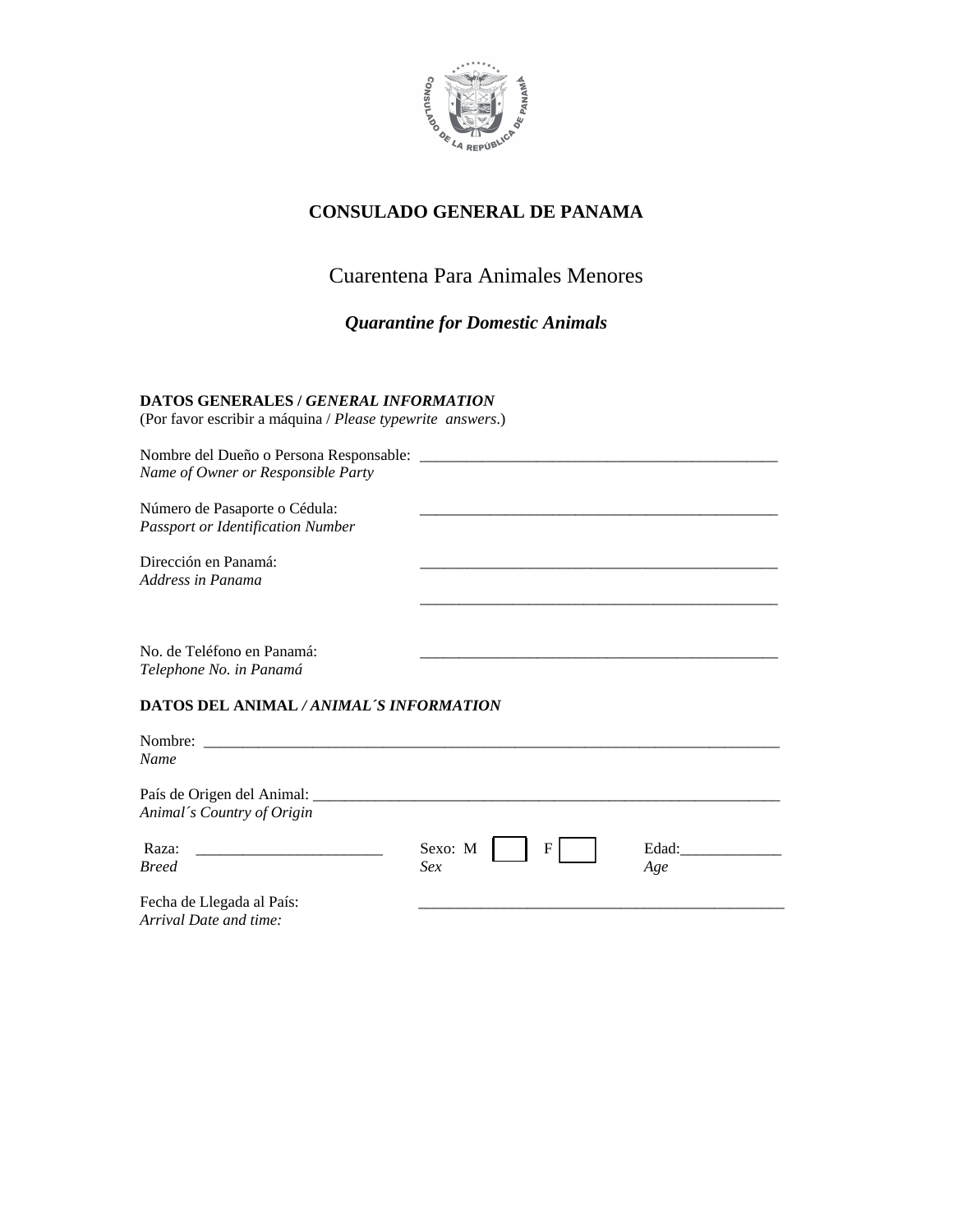#### **CONSULADO DE PANAMA EN LONDRES**

 40 HERTFORD STREET, LONDON W1J 7SH TEL: + 44 207 409 2255 / FAX: + 44 207 493 4499 legal@panamaconsul.co.uk

www.panamaembassy.co.uk

# Cuarentena Para Animales Menores *Quarantine for Domestic Animals*

#### **DATOS GENERALES /** *GENERAL INFORMATION*

| (Por favor escribir a máquina / Please typewrite answers.) |  |
|------------------------------------------------------------|--|
|                                                            |  |
| Name of Owner or Responsible Party                         |  |
|                                                            |  |
| <b>Passport or Identification Number</b>                   |  |
|                                                            |  |
| Address in Panama                                          |  |
|                                                            |  |
| Telephone No. in Panamá                                    |  |
| DATOS DEL ANIMAL / ANIMAL'S INFORMATION                    |  |
|                                                            |  |
| <b>Name</b>                                                |  |
|                                                            |  |
| Animal's Country of Origin                                 |  |
|                                                            |  |
| <b>Breed Sex Age</b>                                       |  |
|                                                            |  |
| Arrival Date and time:                                     |  |